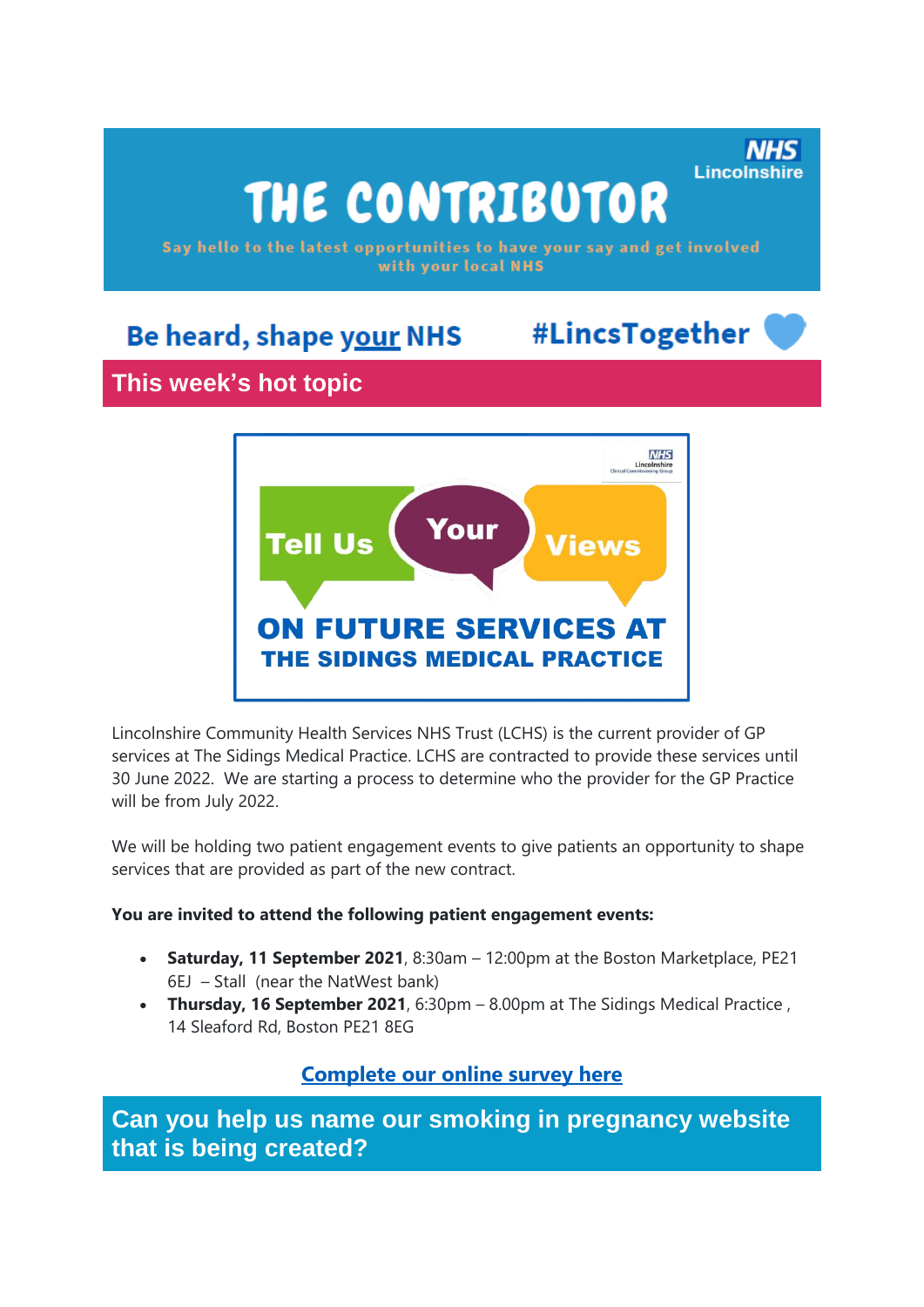

A little while ago we asked for your help in naming our smoking in pregnancy website. Thanks to all your great suggestions we now have a shortlist and would love you to help choose the final name.

To vote, please click on the link below and complete this short survey. We would like as many people as possible to get involved and select their favourite. Voting will close on **Wednesday 11th August** after which we will announce the winning name.

#### <https://thrivetribe.typeform.com/to/UgGuAJER>

## **Have your say**

#### **Don't miss out!! We are still recruiting members for the our Citizen Panel**

To register, or for further information, please click on the image below



# **Be involved**



#### **Volunteer at ULHT!**

United Lincolnshire Hospitals NHS Trust is recruiting volunteers across the trust with a wide range of opportunities available, from patient facing to office based administrative positions.

#### **Find out more and start your [application](https://www.ulh.nhs.uk/jobs/working-for-us/volunteering/) today**

# **Attend**

#### **Preparation for Parenting – FREE Virtual antenatal education**



**To register please click on the relevant links below:** Session 1 and 2: **11th August and 25th August** 

- **1.30pm - 2.30pm** [Click here to access](https://gbr01.safelinks.protection.outlook.com/?url=https%3A%2F%2Fus02web.zoom.us%2Fmeeting%2Fregister%2FtZcocOGoqTwvEtMuGr2MSjAfXxtAH3ot-Z23&data=04%7C01%7CEmily.Turner%40lincolnshire.gov.uk%7C36ceeba4f30c4adccd4908d9193e5547%7Cb4e05b92f8ce46b59b2499ba5c11e5e9%7C0%7C0%7C637568577769414232%7CUnknown%7CTWFpbGZsb3d8eyJWIjoiMC4wLjAwMDAiLCJQIjoiV2luMzIiLCJBTiI6Ik1haWwiLCJXVCI6Mn0%3D%7C1000&sdata=iU0uiendzSc3QF1o1ymnGGCYXtSzyH4sznC1Un1x5G4%3D&reserved=0) 
	- Session 1 and 2: **8 th September and 22nd September**
- **1.30pm -2.30pm** [Click here to access](https://gbr01.safelinks.protection.outlook.com/?url=https%3A%2F%2Fus02web.zoom.us%2Fmeeting%2Fregister%2FtZEpcO2grTkvEtLd6by07Fo6NVWAeprwOqFf&data=04%7C01%7CEmily.Turner%40lincolnshire.gov.uk%7C36ceeba4f30c4adccd4908d9193e5547%7Cb4e05b92f8ce46b59b2499ba5c11e5e9%7C0%7C0%7C637568577769424189%7CUnknown%7CTWFpbGZsb3d8eyJWIjoiMC4wLjAwMDAiLCJQIjoiV2luMzIiLCJBTiI6Ik1haWwiLCJXVCI6Mn0%3D%7C1000&sdata=acElPqzOyD7domGaFdY9xVR51NZBzSYonTrNIlRMsqE%3D&reserved=0)
	- Session 1 and 2: **6 th October and 20th October**
- **1.30pm – 2.30pm** [click here to access](https://gbr01.safelinks.protection.outlook.com/?url=https%3A%2F%2Fus02web.zoom.us%2Fmeeting%2Fregister%2FtZYode-srjwuG9GzSgdJa41wZp5B67JUuebF&data=04%7C01%7CEmily.Turner%40lincolnshire.gov.uk%7C36ceeba4f30c4adccd4908d9193e5547%7Cb4e05b92f8ce46b59b2499ba5c11e5e9%7C0%7C0%7C637568577769424189%7CUnknown%7CTWFpbGZsb3d8eyJWIjoiMC4wLjAwMDAiLCJQIjoiV2luMzIiLCJBTiI6Ik1haWwiLCJXVCI6Mn0%3D%7C1000&sdata=YcJdTknpPd3vvlUS9FXvBqCUUwjJGLPmlBhSZNliN9I%3D&reserved=0)